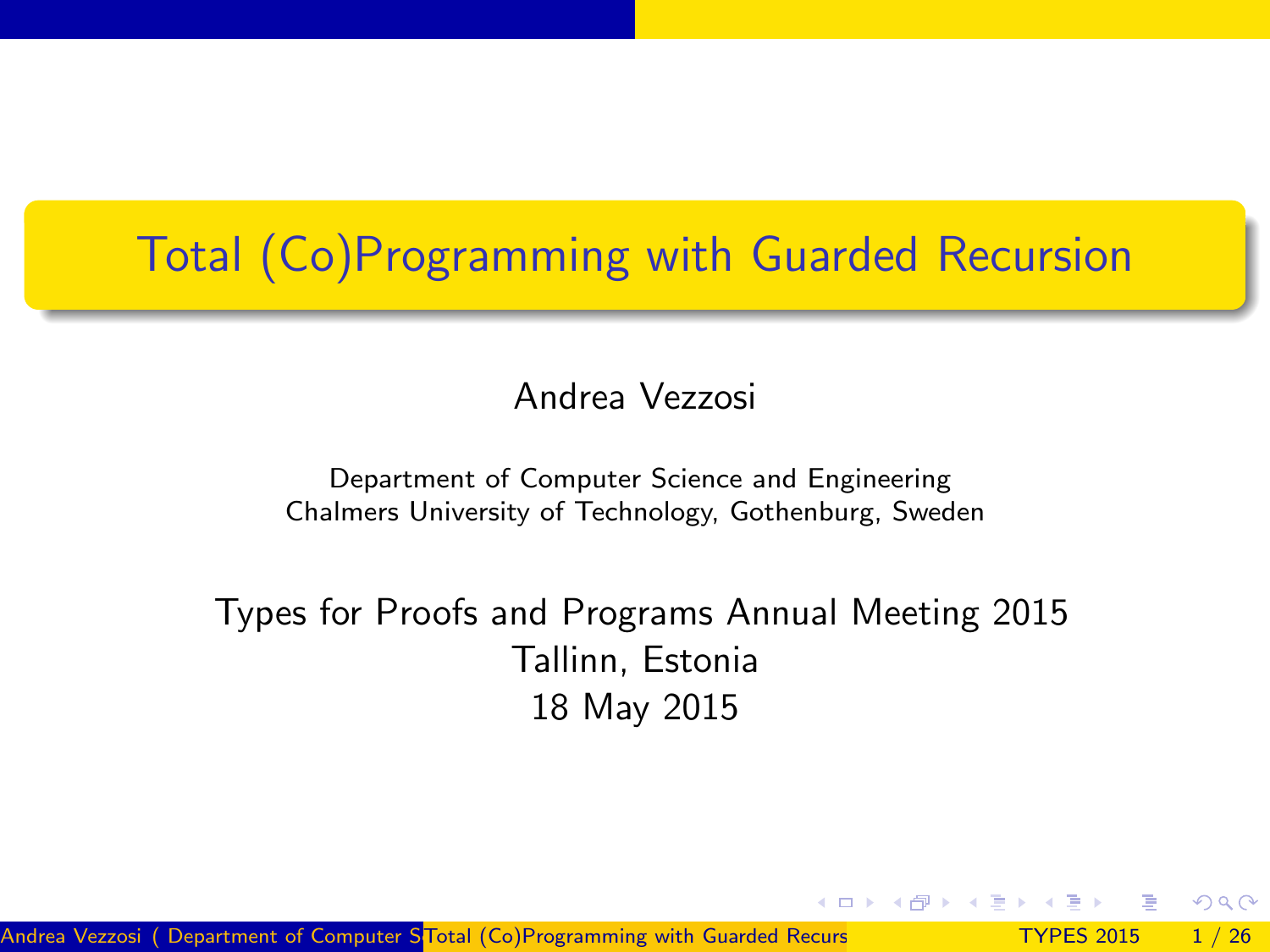# Guarded Recursion

- Guarded coinductive types
- Coinductive types
- Guarded fixed point operator as only source of recursion
- Recursive types as fixed points on the universe

What about Induction?

 $\Omega$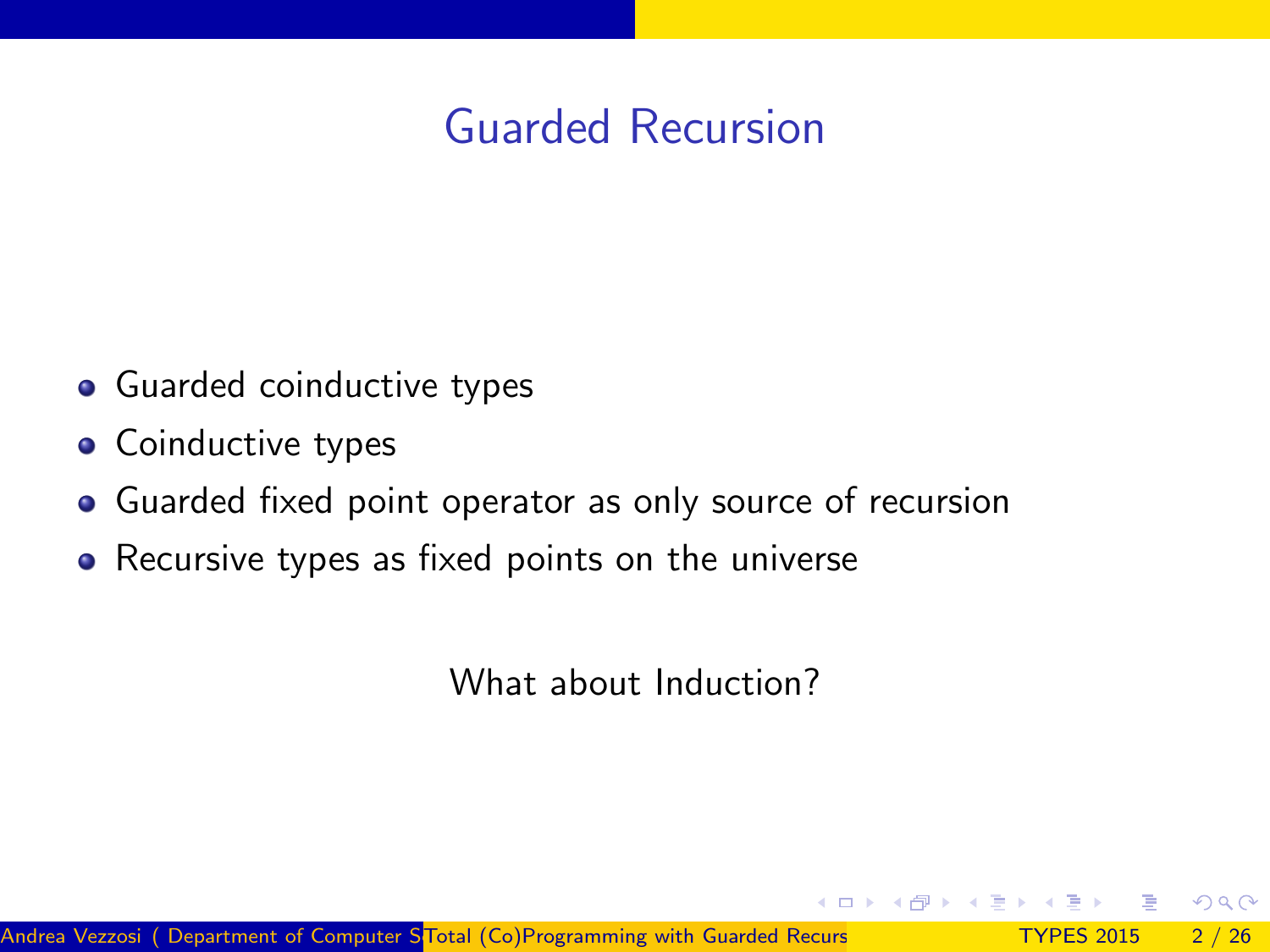## Main Combinators

 $\triangleright$  A, "later A", modality as an applicative functor:

 $next : A \rightarrow \triangleright A$  $\circledast$  :  $\triangleright$   $(A \rightarrow B) \rightarrow \triangleright A \rightarrow \triangleright B$ 

Guarded fixpoint combinator:

 $fix: (\triangleright A \rightarrow A) \rightarrow A$ fix  $f = f$  (next (fix f))

ൗഢ

御 トメモ トメモ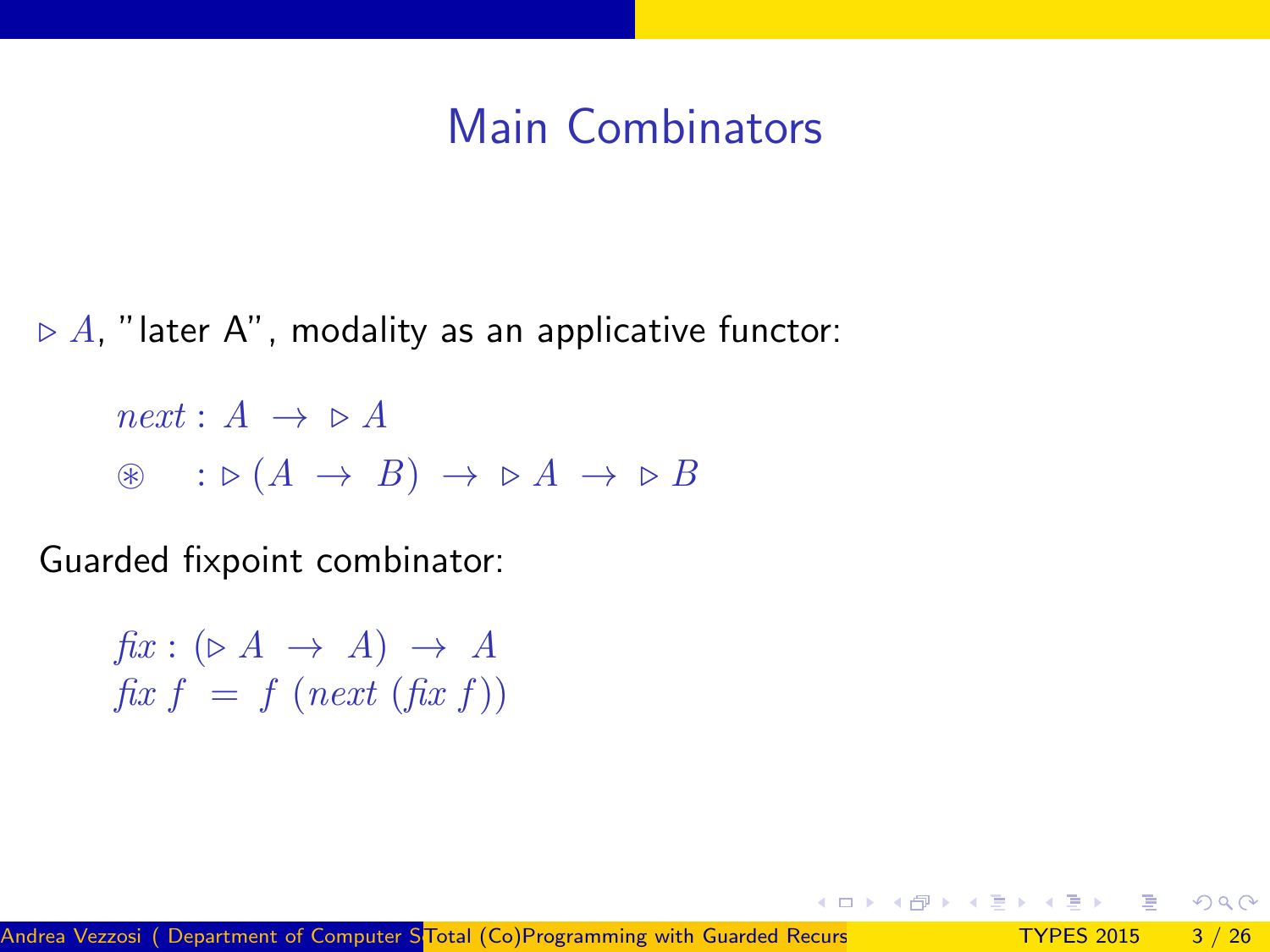#### Corecursion Example

 $qStr A ≅ A × ∞ qStr A$ 

$$
ghead: gStr A \rightarrow A
$$
  
 
$$
ghead = fst
$$
  
 
$$
gtail: gStr A \rightarrow \triangleright gStr A
$$
  
 
$$
gtail = snd
$$

 $map: (A \rightarrow B) \rightarrow gStr A \rightarrow gStr B$  $map f = fix (\lambda map'. \lambda xs. ghead xs, map' \otimes gtail xs)$ 

 $\Omega$ 

**母 > ィヨ > ィ**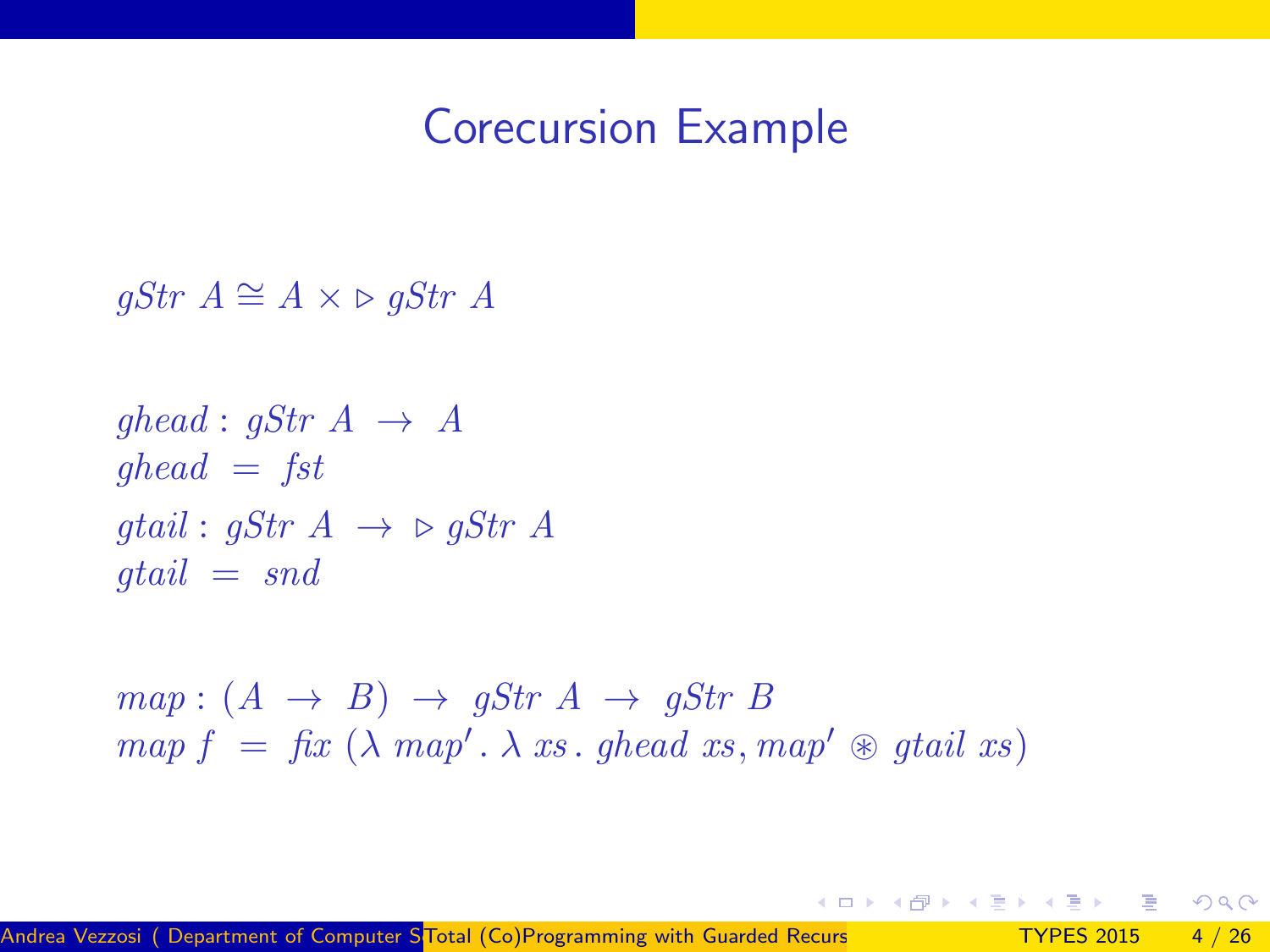### Recursion Example?

qList  $A \cong \top + A \times qList A$ 

$$
all: (A \rightarrow Bool) \rightarrow gList A \rightarrow Bool
$$
  
all  $p = fix (\lambda (all': \triangleright (gList A \rightarrow Bool)). \lambda xs.$   
 $case xs of$   

$$
\begin{array}{c}\n\vdots \\
\downarrow \rightarrow True \\
(x:: xs) \rightarrow p x \land ?\n\end{array}
$$

We need a way to call  $all'$  with  $xs$  as argument and obtain  $Bool$ .

 $\Omega$ 

 $\left\{ \begin{array}{ccc} 1 & 0 & 0 \\ 0 & 1 & 0 \end{array} \right\}$  ,  $\left\{ \begin{array}{ccc} \frac{1}{2} & 0 & 0 \\ 0 & 0 & 0 \end{array} \right\}$  ,  $\left\{ \begin{array}{ccc} \frac{1}{2} & 0 & 0 \\ 0 & 0 & 0 \end{array} \right\}$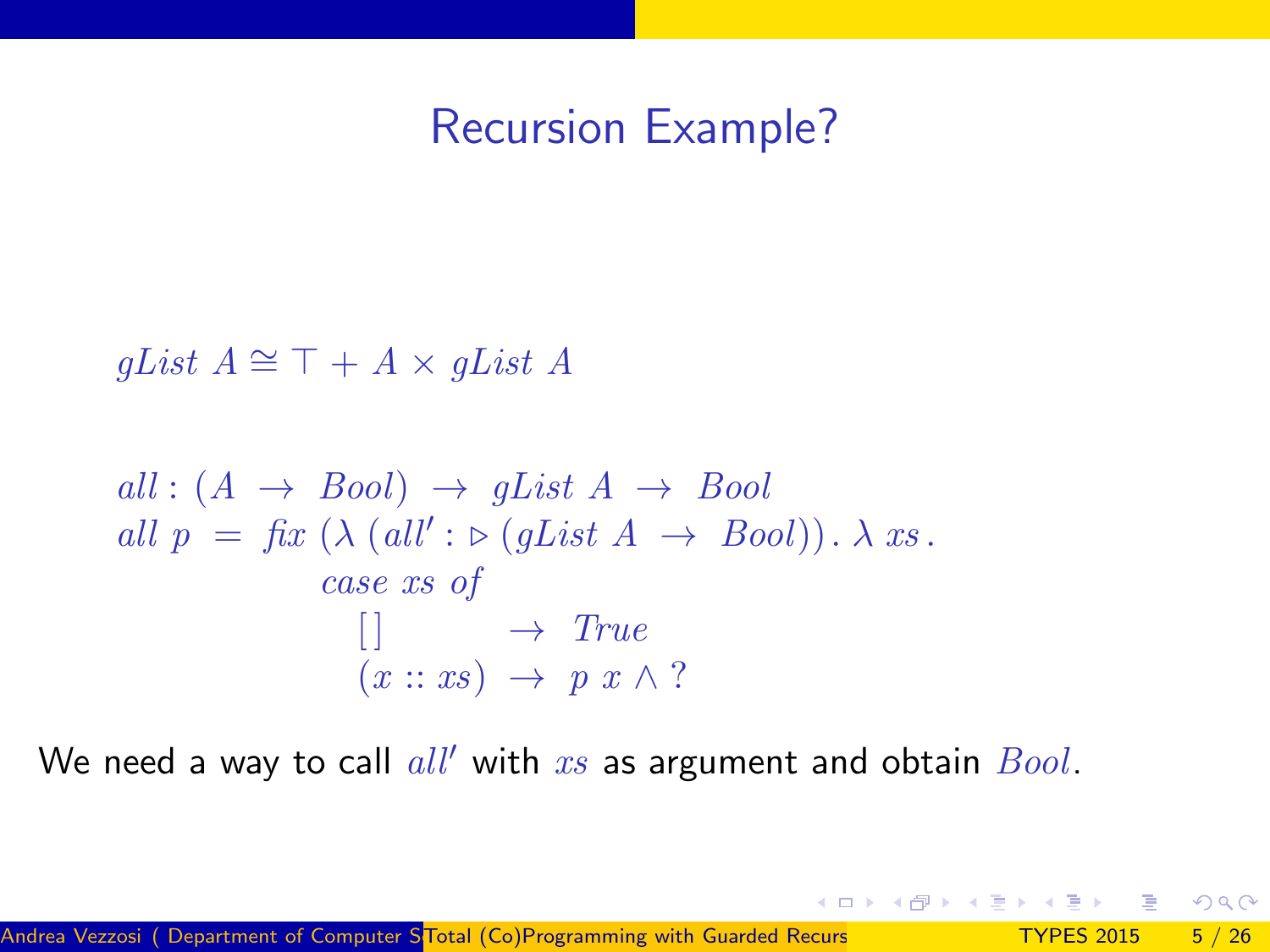### Recursion Example, take 2, with diamonds

qList  $A \cong \top + A \times \Diamond$  qList A

$$
extract: \Diamond \, Bool \rightarrow \, Bool
$$
  
\n
$$
\star \quad : \triangleright (A \rightarrow B) \rightarrow \Diamond \, A \rightarrow \Diamond \, B
$$

$$
all: (A \rightarrow Bool) \rightarrow gList A \rightarrow Bool
$$
  
all  $p = fix (\lambda (all': \triangleright (gList A \rightarrow Bool)). \lambda xs.$   

$$
case xs of
$$
  

$$
[] \rightarrow True
$$
  

$$
(x :: xs) \rightarrow p x \land extract (all' \star xs)
$$

 $QQQ$ 

 $\left\{ \begin{array}{ccc} 1 & 0 & 0 \\ 0 & 1 & 0 \end{array} \right\}$  ,  $\left\{ \begin{array}{ccc} \frac{1}{2} & 0 & 0 \\ 0 & 0 & 0 \end{array} \right\}$  ,  $\left\{ \begin{array}{ccc} \frac{1}{2} & 0 & 0 \\ 0 & 0 & 0 \end{array} \right\}$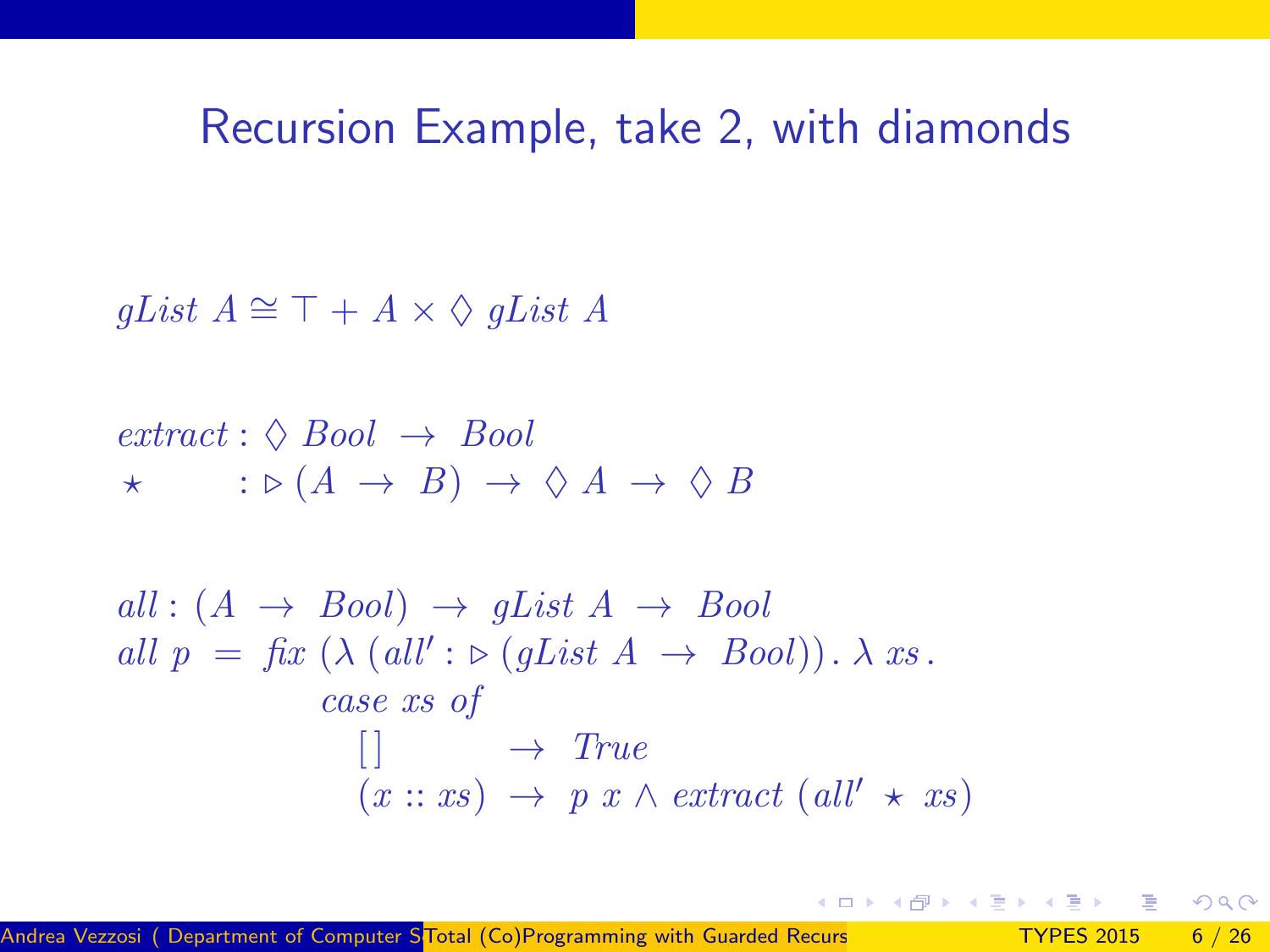#### Problem: we lose next

For  $\Diamond A$  we cannot have next, e.g.:

 $next : \Diamond \top \rightarrow \triangleright (\Diamond \top)$ 

 $\Diamond$  T  $\rightarrow$   $\triangleright$  ( $\Diamond$  T) means "if there is time left now, there will be time left later too"

 $\Omega$ 

∢ 何 ≯ .∢ 重 ≯ .∢ 重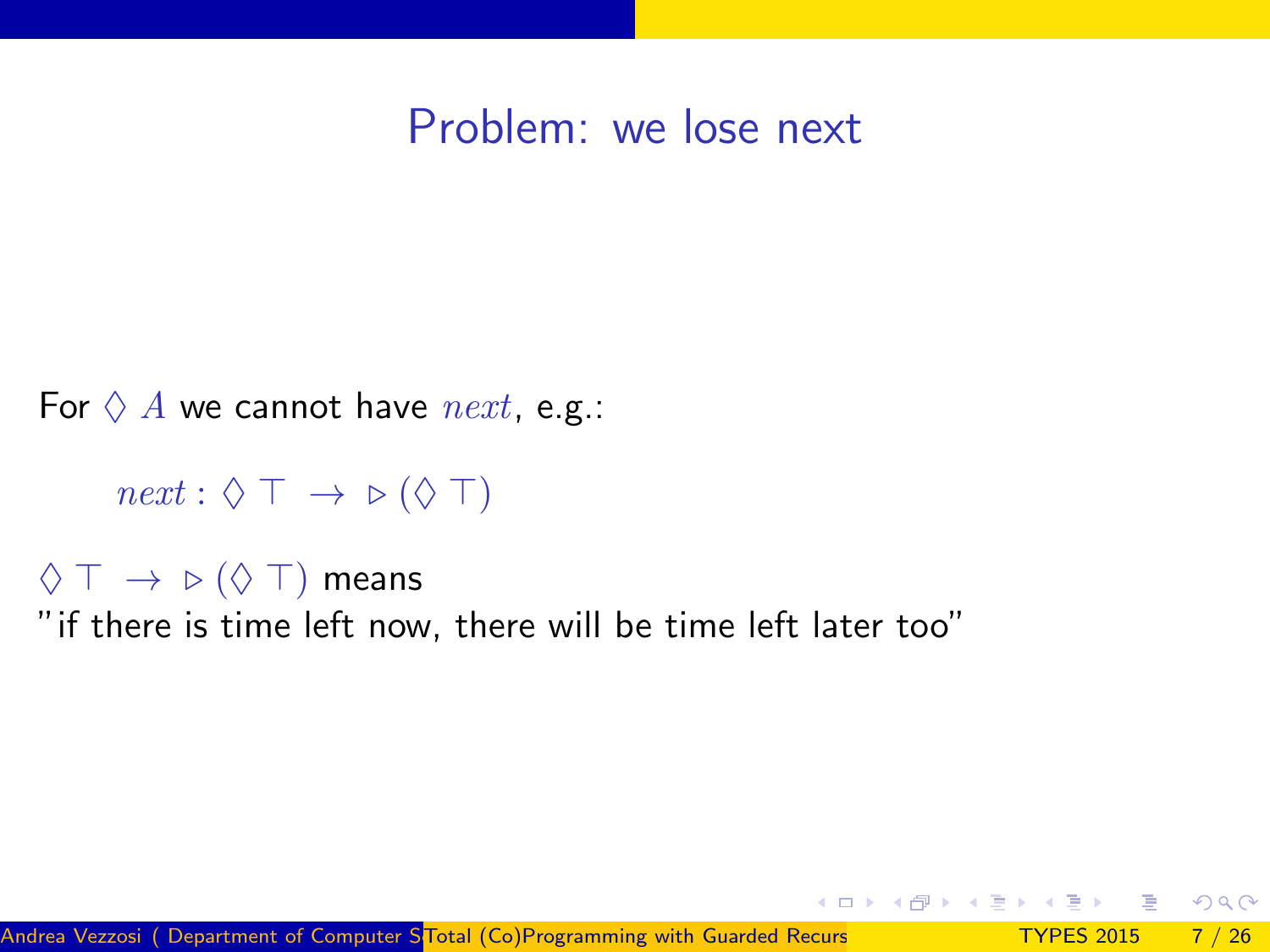# **Semantics**

The standard model for Guarded Recursion is the topos of trees i.e. functors  $\omega^{op} \to \mathsf{Set}$ 

```
A: \mathbb{N} \rightarrow SetA(n \leqslant m): A m \rightarrow A n(\triangleright A) 0 = T
(\triangleright A) (suc n) = A n
next_0 = !next_{succ n} = A (n \leqslant succ n)
```
next uses the functoriality of  $A$ 

 $\Omega$ 

 $\triangleright$   $\rightarrow$   $\exists$   $\triangleright$   $\rightarrow$   $\exists$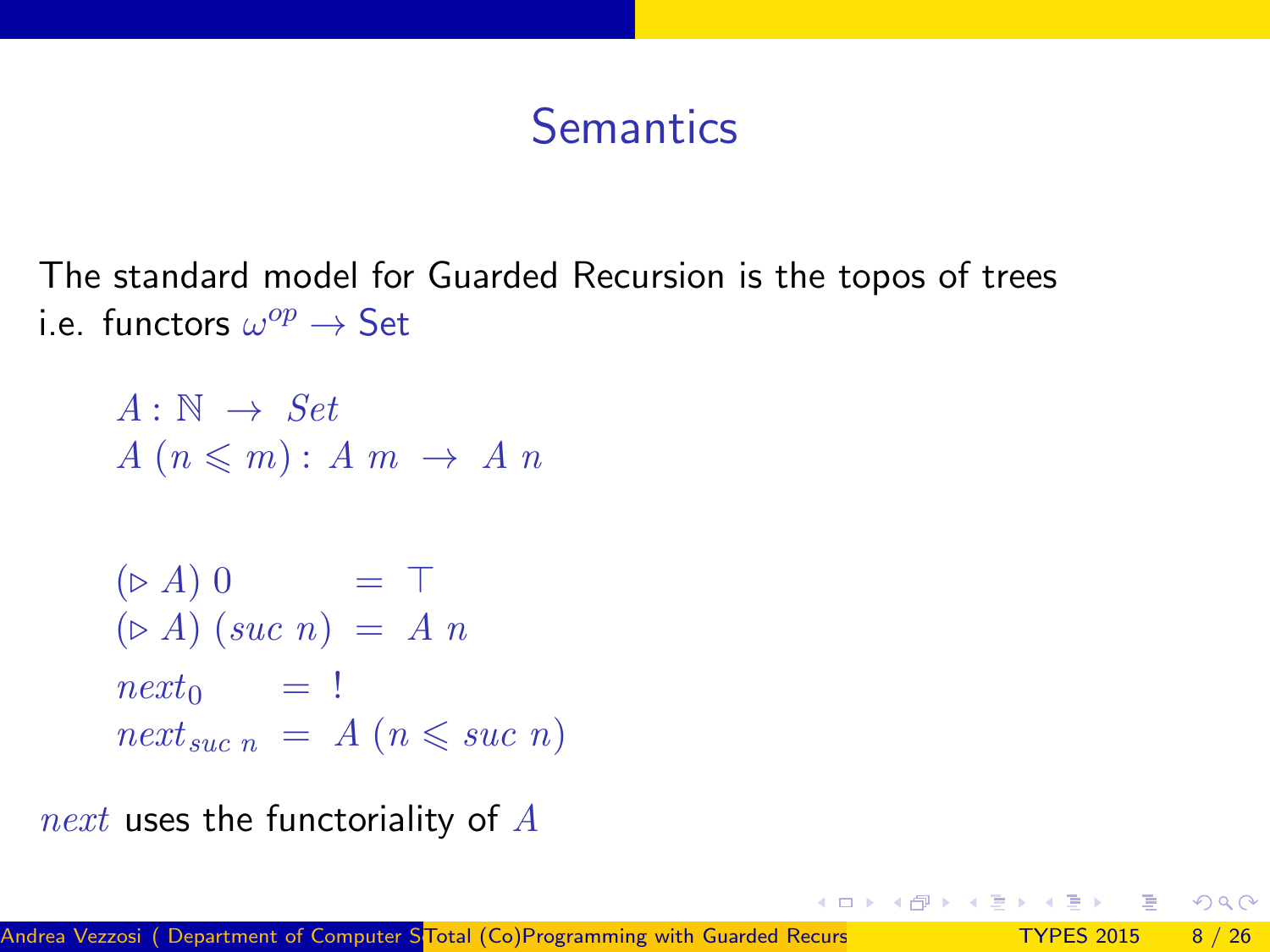#### Alternative Semantics: Relators

 $\sqrt{m}$   $\rightarrow$   $\sqrt{m}$   $\rightarrow$   $\sqrt{m}$ 

- 39

 $\Omega$ 

$$
A: \mathbb{N} \to Set
$$
  

$$
A (n \leq m): A m \to A n \to Set
$$
  

$$
A (n \leq n) \cong =_{An}
$$

Any functor  $A: \omega^{op} \to Set$  is also a relator:

 $A(n \leq m)$   $a_n a_m = a_n = a_n$   $A(n \leq m)$   $a_m$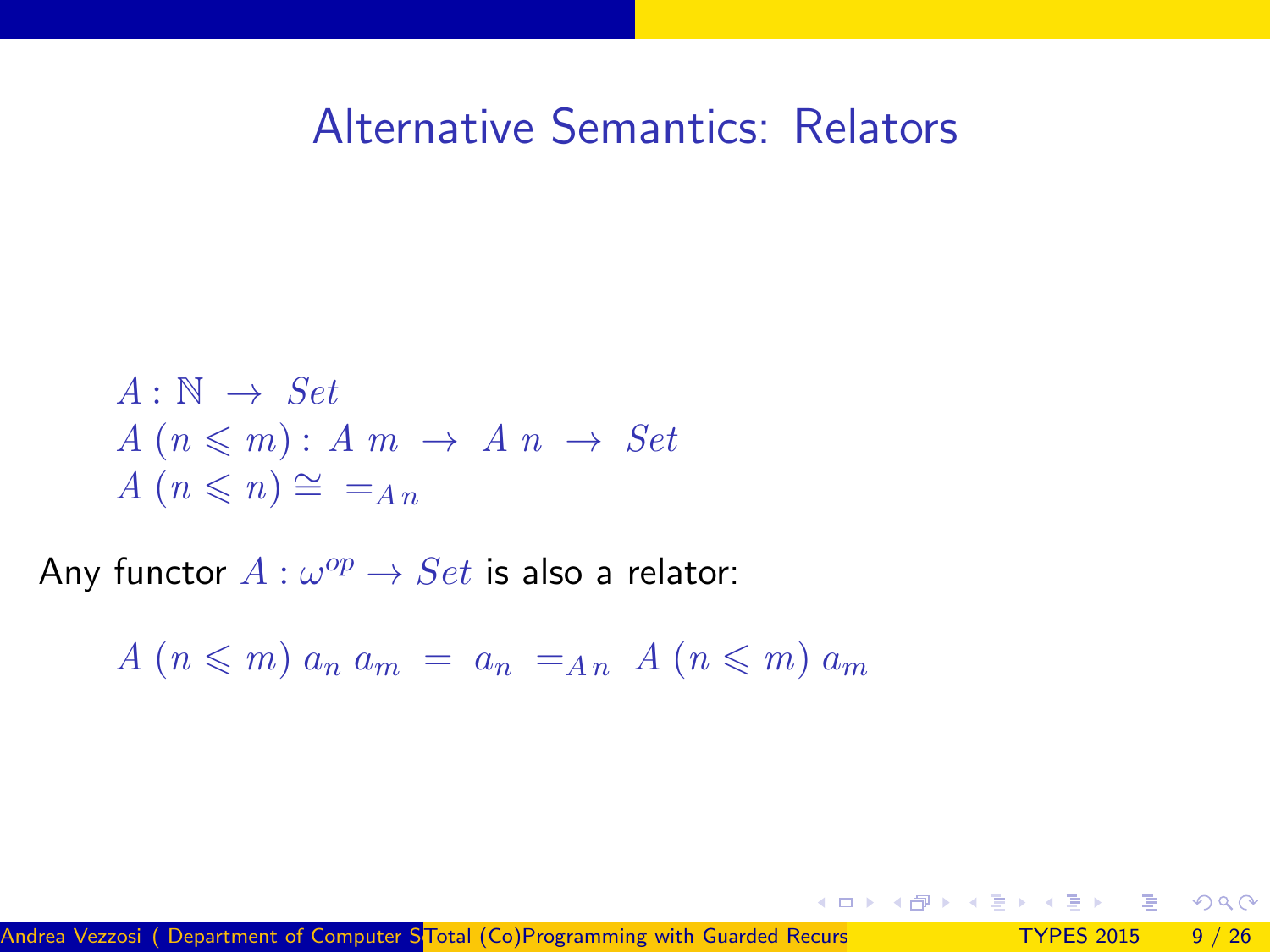# ala Sized Types

$$
\rho, \Diamond: (Time \rightarrow Set) \rightarrow (Time \rightarrow Set)
$$
  
\n
$$
\rho \land i = \forall j < i. \land j
$$
  
\n
$$
\Diamond A i = \exists j < i. \land j
$$
  
\n
$$
\star: \forall i. (\forall j < i. \land j \rightarrow B j) \rightarrow (\exists j < i. \land j) \rightarrow \exists j < i. \land j
$$
  
\n
$$
f \star (j, a) = (j, f j a)
$$

- 로

 $-990$ 

イロト イ部 トイヨ トイヨト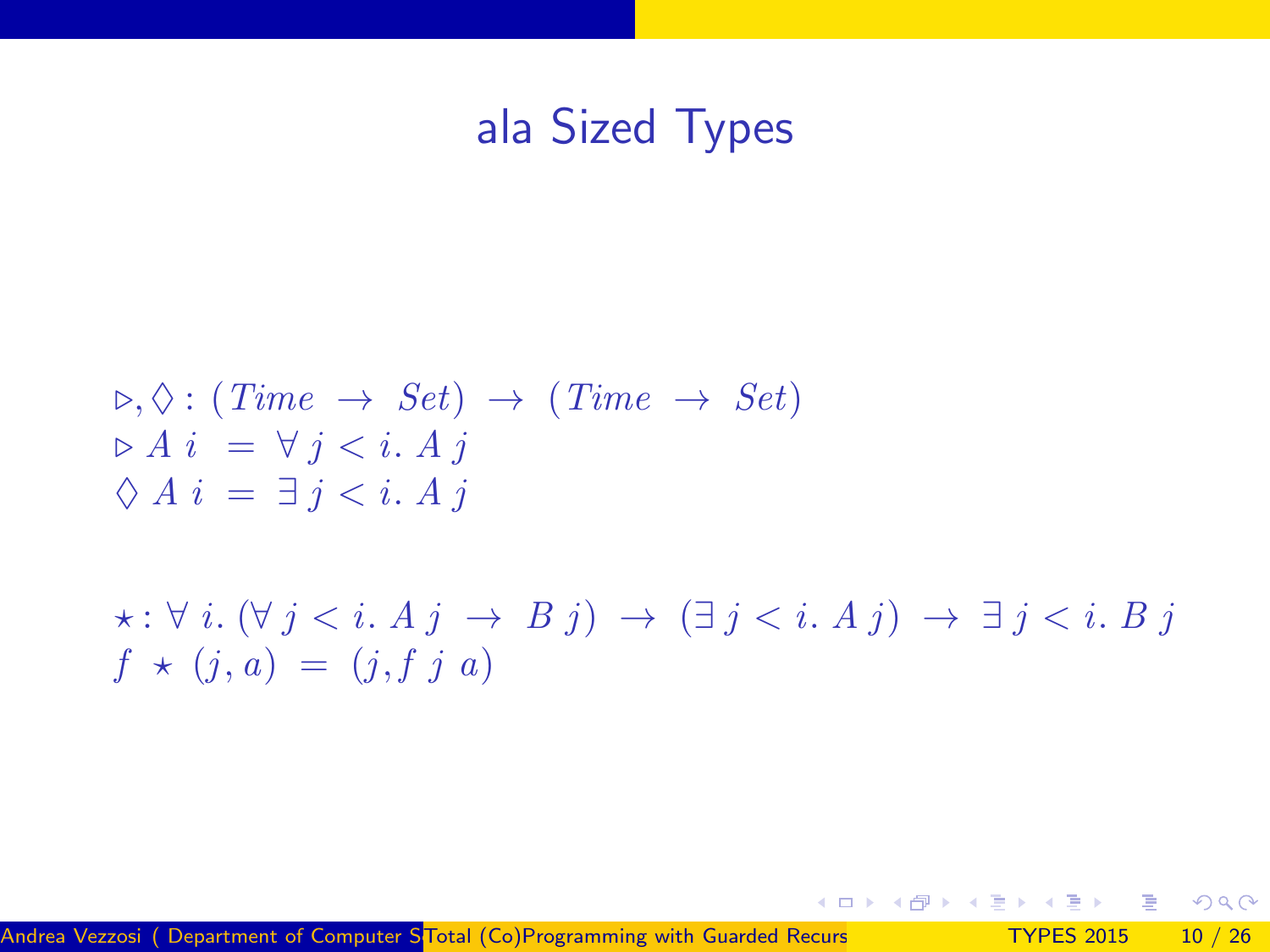# ala Sized Types (contd.)

$$
fix: (\forall i. (\forall j < i. A j) \rightarrow A i) \rightarrow \forall i. A i
$$

$$
unfold: (\forall i. S \ i \rightarrow \top + (A \times \exists j < i. S \ j))
$$
  
\n
$$
\rightarrow \forall i. S \ i \rightarrow List A
$$
  
\n
$$
unfold f = fix \ \lambda \ i \ unfold' \ s. \ case \ f \ i \ s \ of
$$
  
\n
$$
int \_ \rightarrow []
$$
  
\n
$$
inv (a, (j, s')) \rightarrow a :: unfold' \ j \ s'
$$

þ. 造

舌

 $\rightarrow$ 

 $-990$ 

**K ロ ト K 御 ト K 君 ト**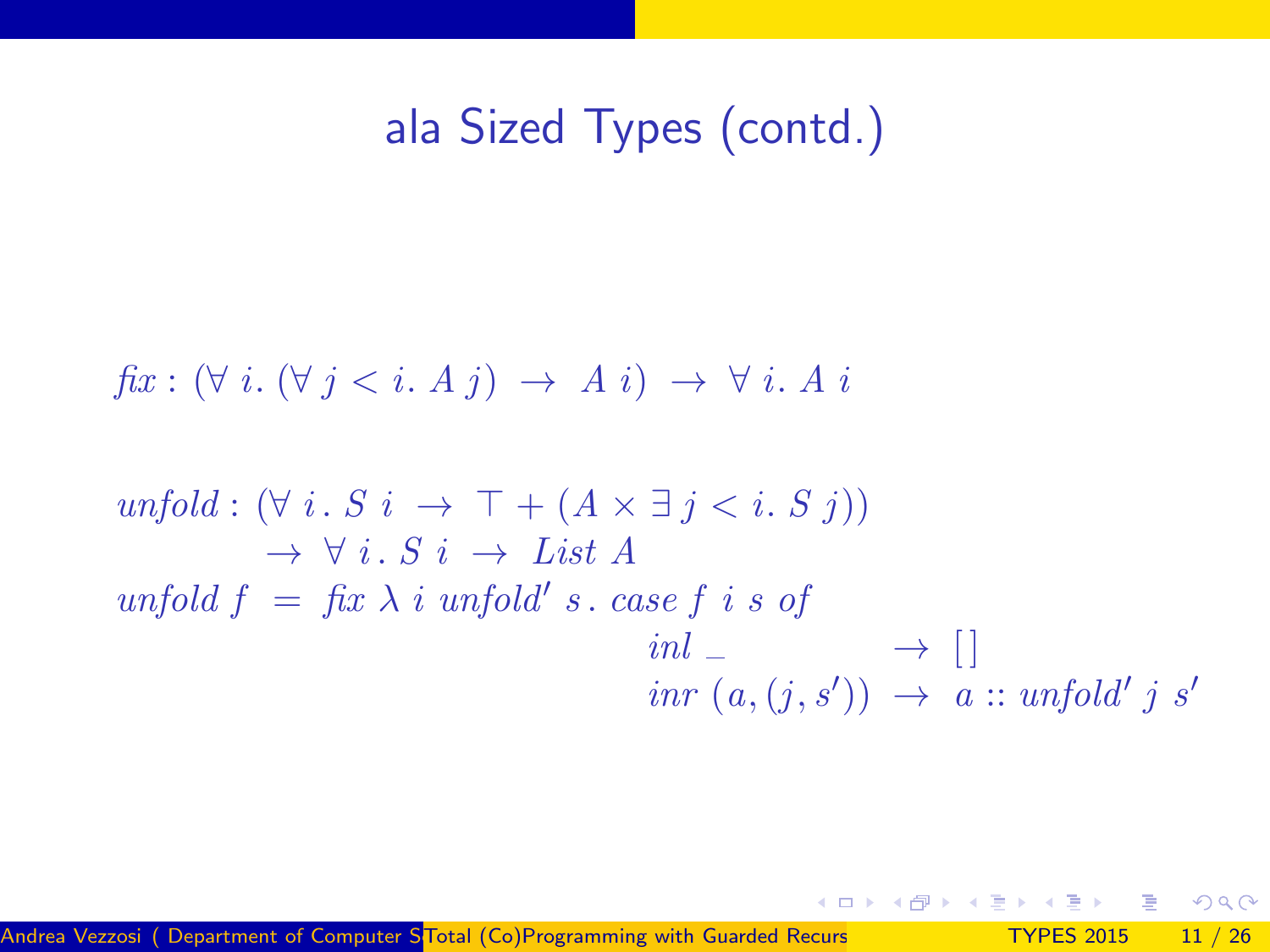#### Recursive Types through fixed points

 $\hat{\triangleright}: \triangleright U \rightarrow U$ qStr  $A = \operatorname{fix} \lambda X$ .  $A \times \hat{\triangleright} X$ 

 $qStr A = fix \lambda i (X : \forall j < i. U)$ .  $A \times \forall j < i. X j$ 

Andrea Vezzosi ( Department of Computer STotal (Co)Programming with Guarded Recurs TYPES 2015 12 / 26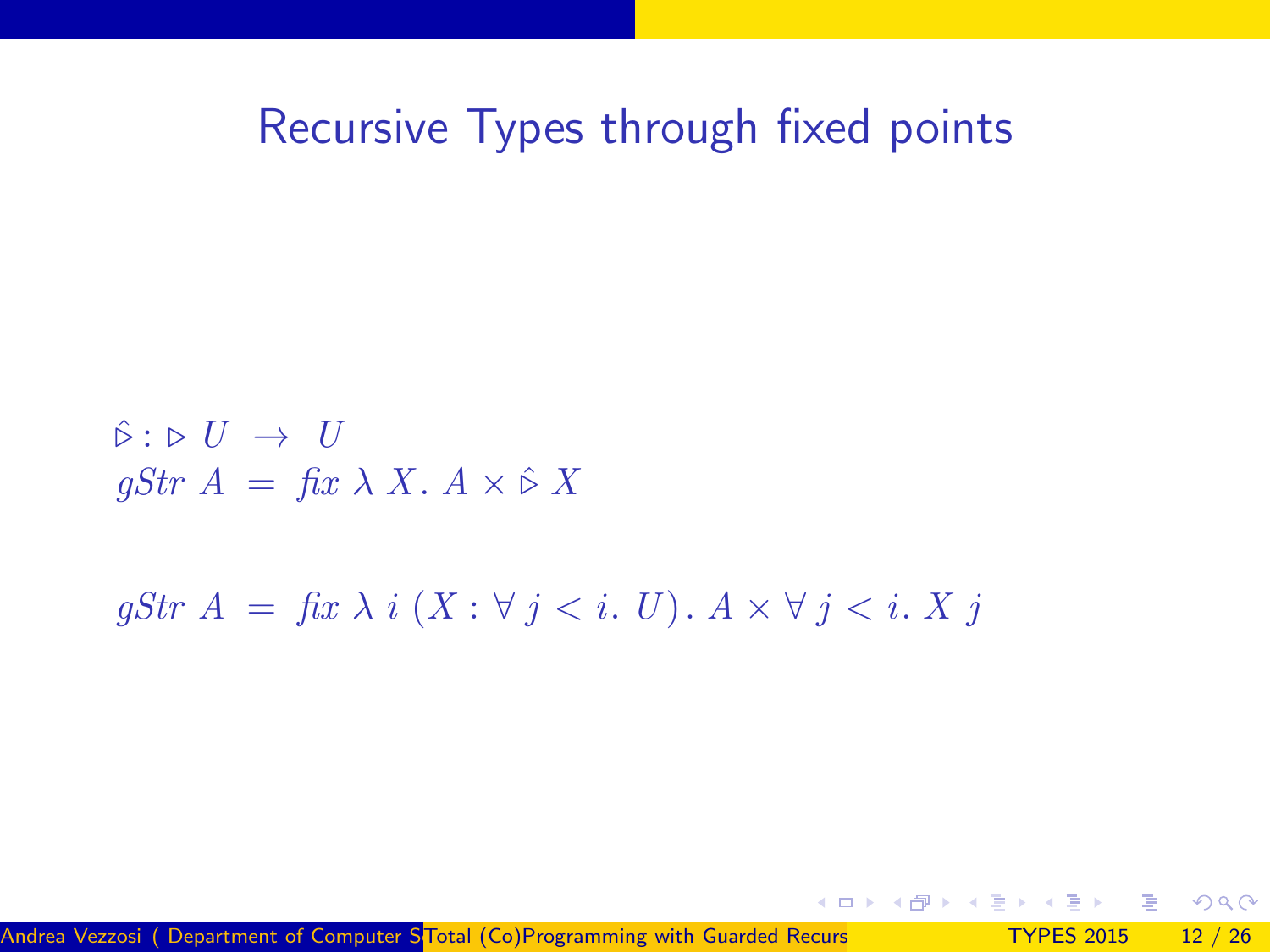#### Coinductive Types with  $\triangleright$

 $gStr^{\kappa} A \cong A \times \rhd^{\kappa} gStr^{\kappa} A$ Str  $A \cong \forall \kappa$ . gStr<sup> $\kappa$ </sup> A

force :  $(\forall \kappa \cdot \triangleright^{\kappa} A) \cong (\forall \kappa \cdot A)$ tail : Str  $A \rightarrow Str A$ tail  $xs = force (\lambda \kappa, \text{qtail } (xs \kappa))$ 

 $QQQ$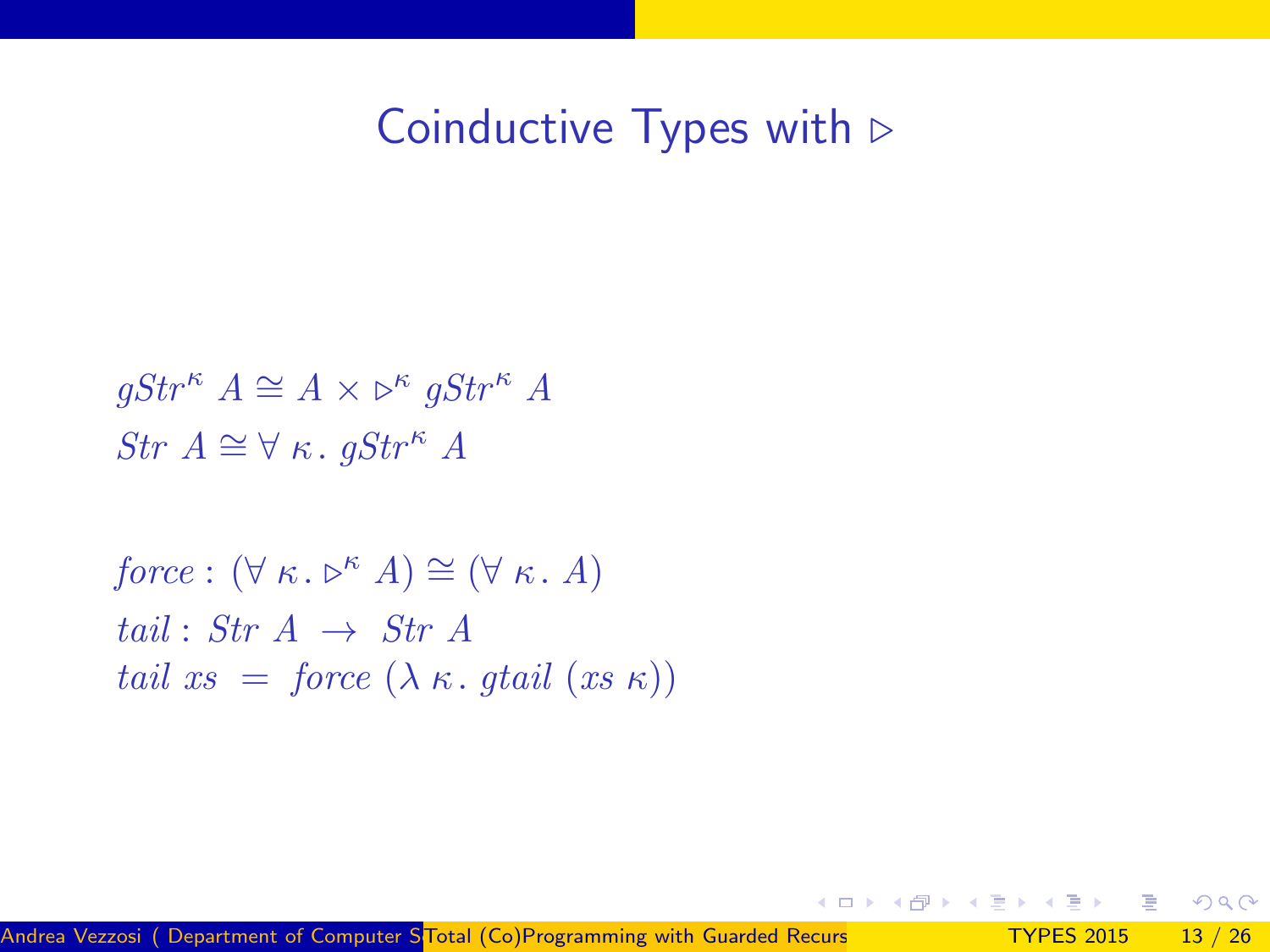# Coinductive Types with  $\forall j < i$

$$
\begin{array}{l} gStr \; A \; i \cong A \times \forall \; j < i. \; gStr \; A \; j \\ Str \; A \cong \forall \; i. \; gStr \; A \; i \end{array}
$$

$$
force_{\triangleright} : (\forall i. \forall j < i. A j) \rightarrow \forall i. A i
$$
  
\n
$$
force_{\triangleright} f \quad i = f \ (suc \ i) \ i
$$
  
\n
$$
guard_{\triangleright} : (\forall i. A i) \rightarrow \forall i. \forall j < i. A j
$$
  
\n
$$
guard_{\triangleright} f \ i \ j = f \ j
$$

$$
guard_{\triangleright} \ (force_{\triangleright} f) \ i \ j \ = \ f \ (suc \ j) \ j
$$

 $\rightarrow$   $\equiv$  990

イロト イ御 トメ ミトメ 毛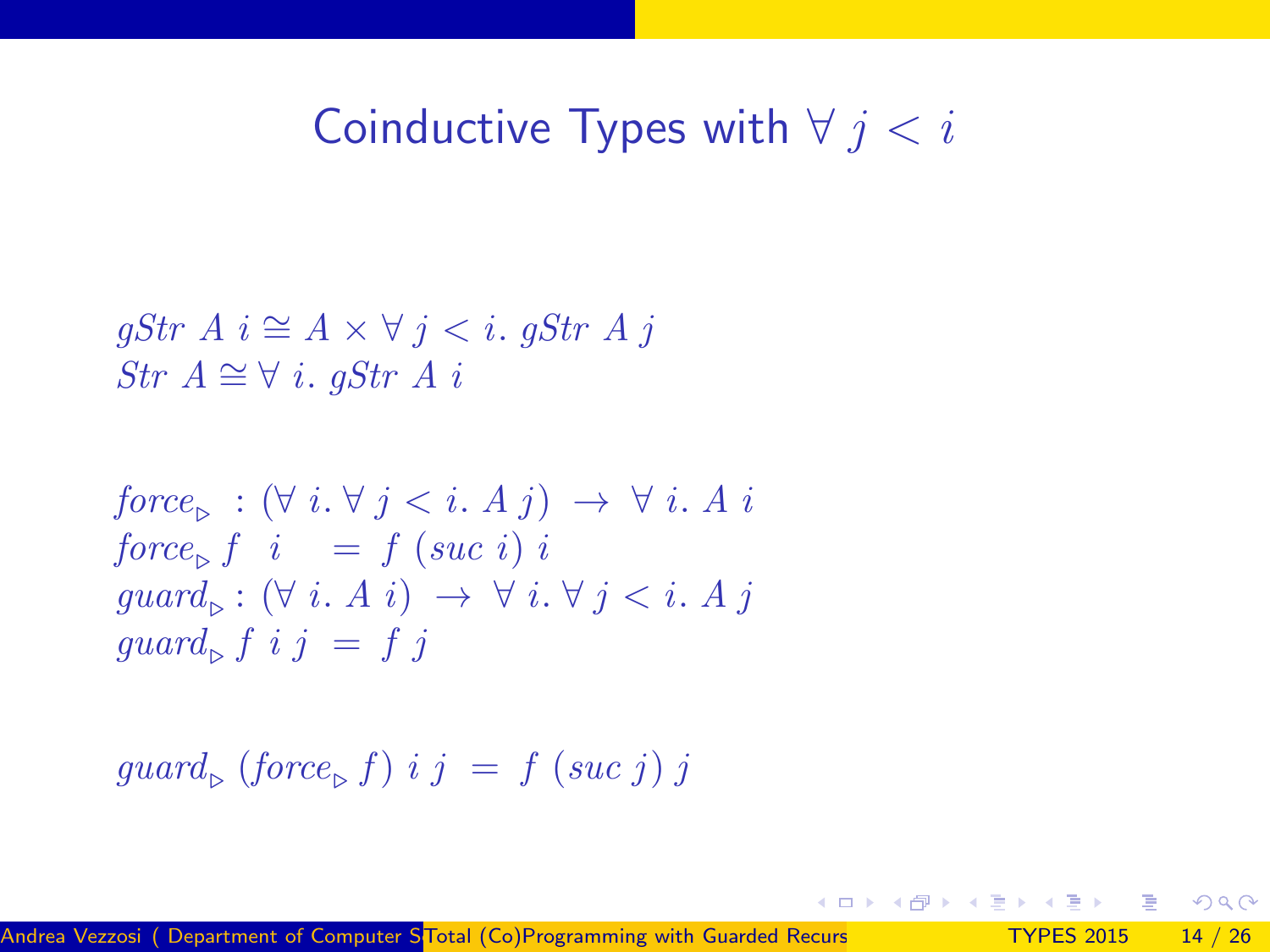## Inductive Types with  $∃ j < i$

 $qNat \nvert i \cong \top + \exists j < i. A j$  $Nat ≈ ∃ i. gNat i$ 

$$
force_{\Diamond} : (\exists i. \exists j < i. A j) \rightarrow \exists i. A i
$$
  
\n
$$
force_{\Diamond} (i, j, a) = (j, a)
$$
  
\n
$$
guard_{\Diamond} : (\forall i. A i) \rightarrow \forall i. \forall j < i. A j
$$
  
\n
$$
guard_{\Diamond} (j, a) = (suc j, j, a)
$$

$$
\mathit{guard}_\Diamond \; \left( \mathit{force}_\Diamond \; (i,j,a) \right) \;=\; \mathit{suc}\; j,j,a
$$

 $\Omega$ 

 $\equiv$ 

4 日下

 $\left\{ \left\vert \left\langle \left\langle \left\langle \mathbf{q} \right\rangle \right\rangle \right\rangle \right\vert \left\langle \mathbf{q} \right\rangle \right\vert \left\langle \mathbf{q} \right\rangle \right\vert \left\langle \mathbf{q} \right\rangle \right\vert \left\langle \mathbf{q} \right\rangle \left\langle \mathbf{q} \right\rangle \right\vert$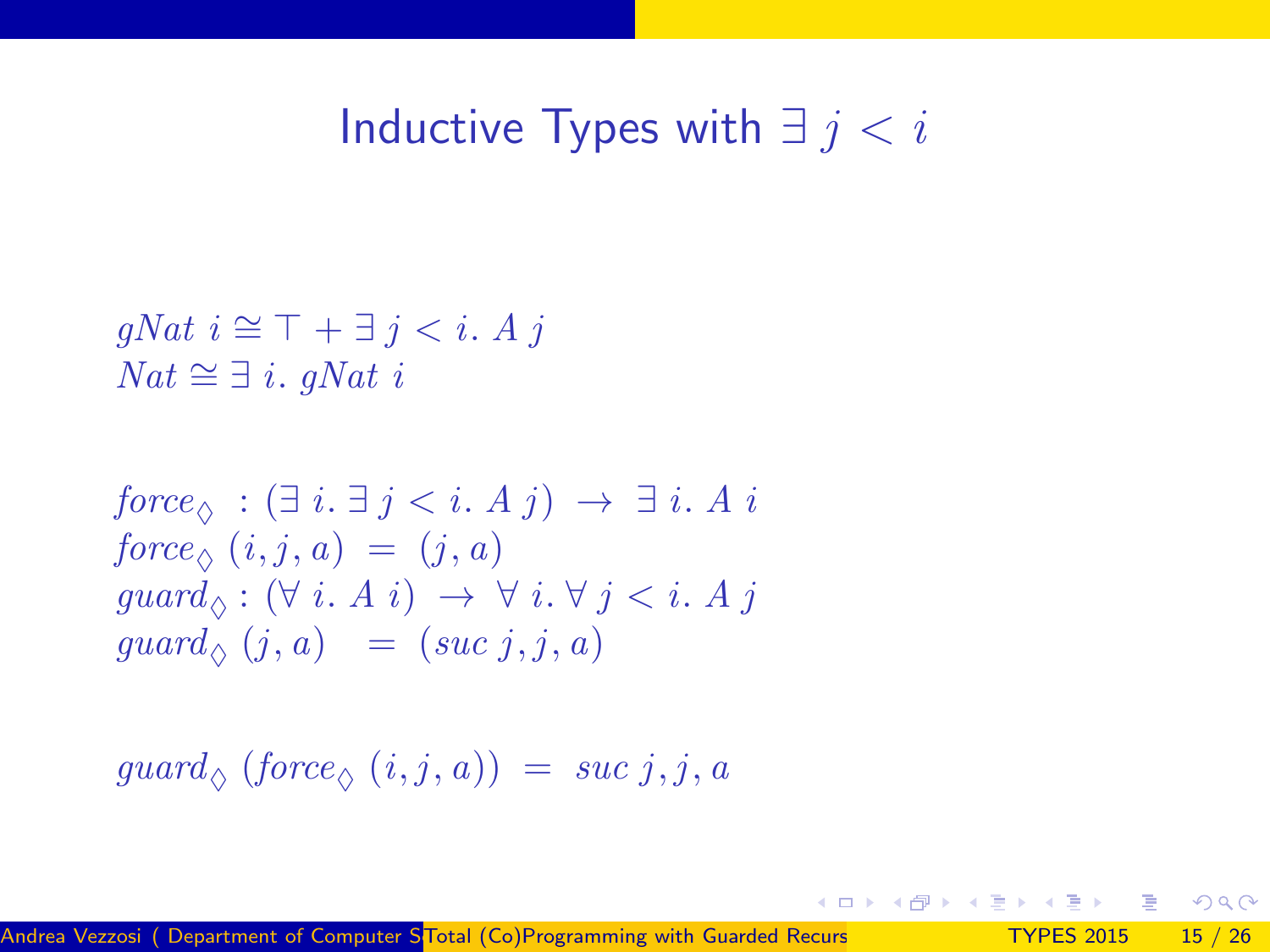#### $\exists$  i as a weak existential

```
qNat \ni \cong \top + \exists j < i. A jNat \cong \exists i. qNat i
```
Want all "zeros" to be equal:

 $(i, inl$   $tt) = (i, inl$   $tt)$ 

We cannot project times out:

```
fst: (\exists i. A i) \rightarrow Timefst (i, a) = ii = fst (i, inl tt)= fst (i, inl tt)
   = i
```
 $\Omega$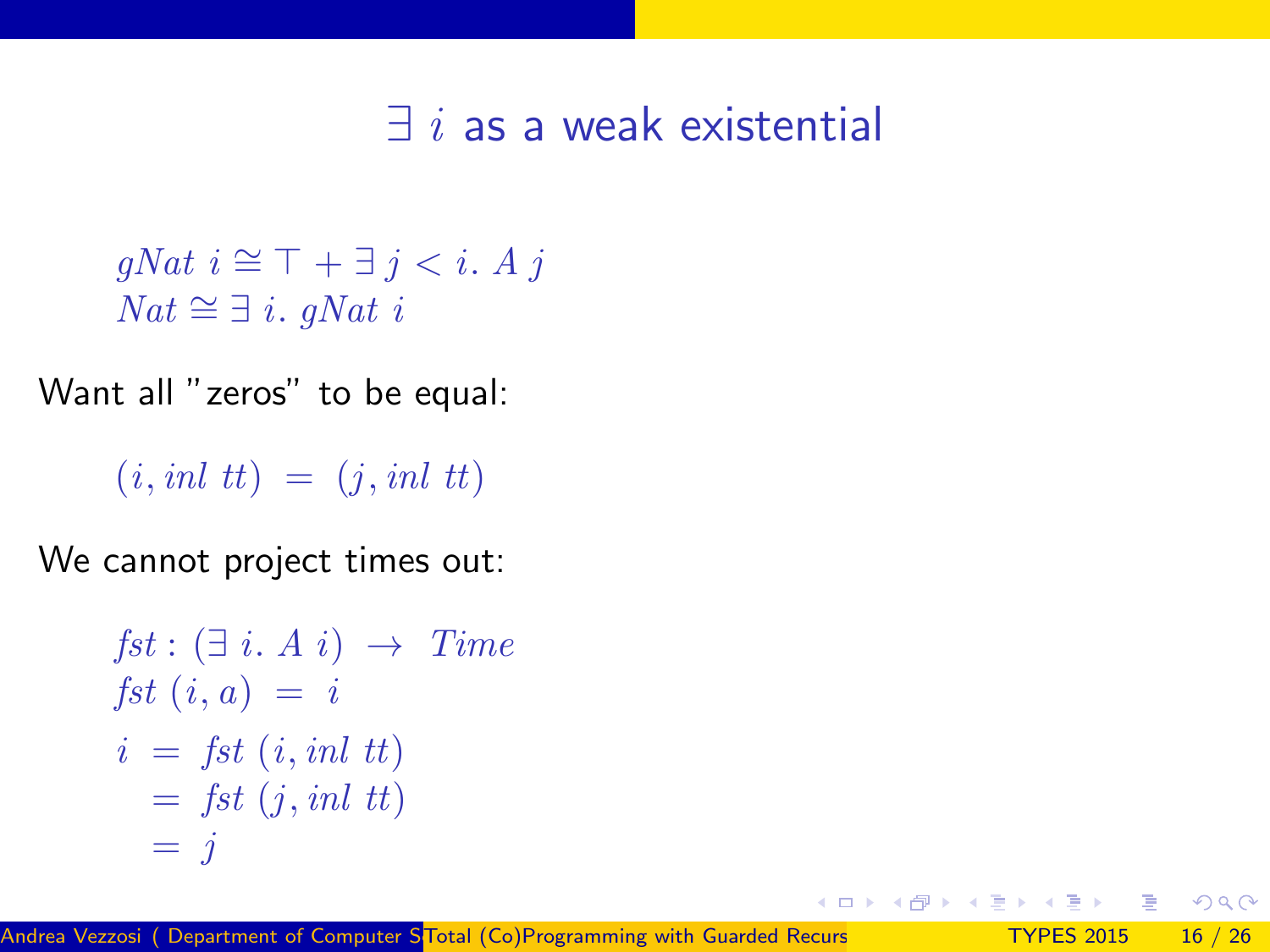$\exists i$  as a weak existential

$$
\frac{P: (\exists i. A i) \rightarrow U \qquad f: (\forall i. (a: A i) \rightarrow P (i, a))}{\text{uncarry } f: (x: \exists i. A i) \rightarrow P x}
$$

where U is a type theoretic universe such that  $Time \notin U$ 

 $\Omega$ 

**K ロ ト K 何 ト K ヨ ト K**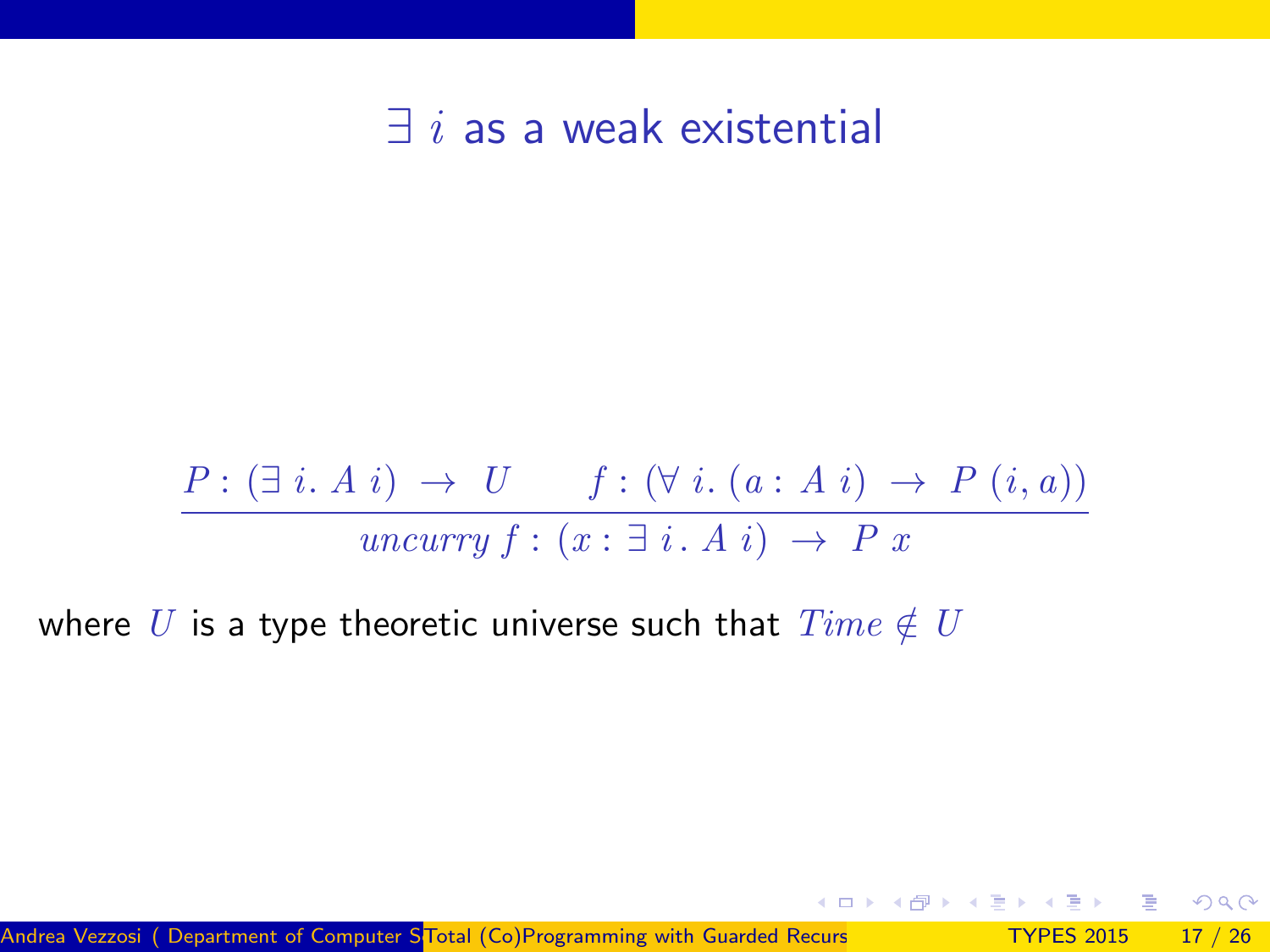# Summary

- Ordered type  $Time: Type$  which supports well-founded induction
- A universe  $U: Type$  such that  $Time \notin U$
- Parametric time quantifiers  $\forall i$ . A i and  $\exists i$ . A i

 $QQQ$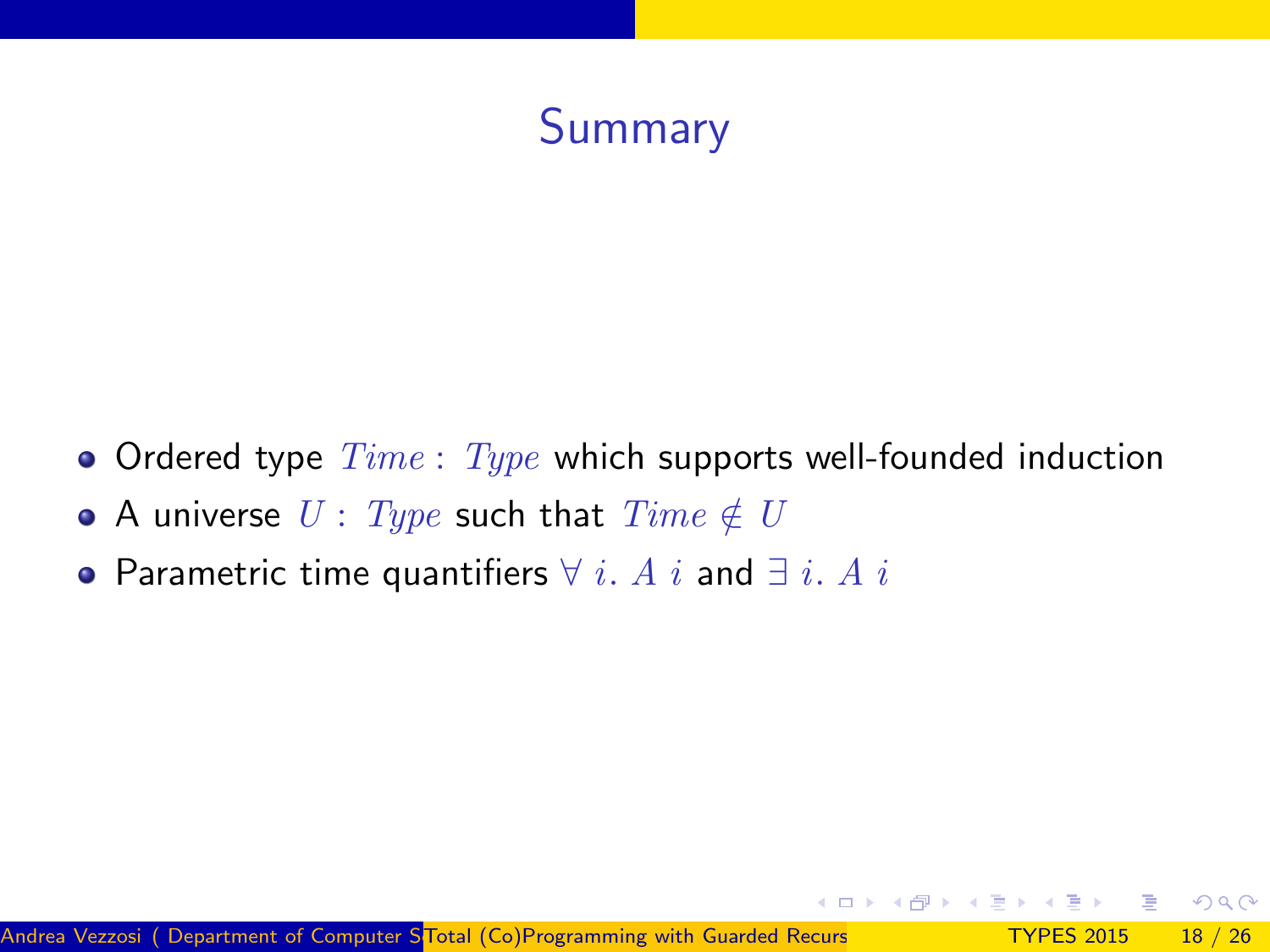## Reflexive Graph Model of Martin Löf Type Theory

$$
\begin{array}{l}\n\Gamma_O & : Set \\
\Gamma_R & : \Gamma_O \to \Gamma_O \to Set \\
\Gamma_{refl} : (\gamma_O : \Gamma_O) \to \Gamma_R \gamma_O \gamma_O\n\end{array}
$$

Andrea Vezzosi ( Department of Computer STotal (Co)Programming with Guarded Recurs TYPES 2015 19 / 26

 $QQ$ 

 $-100$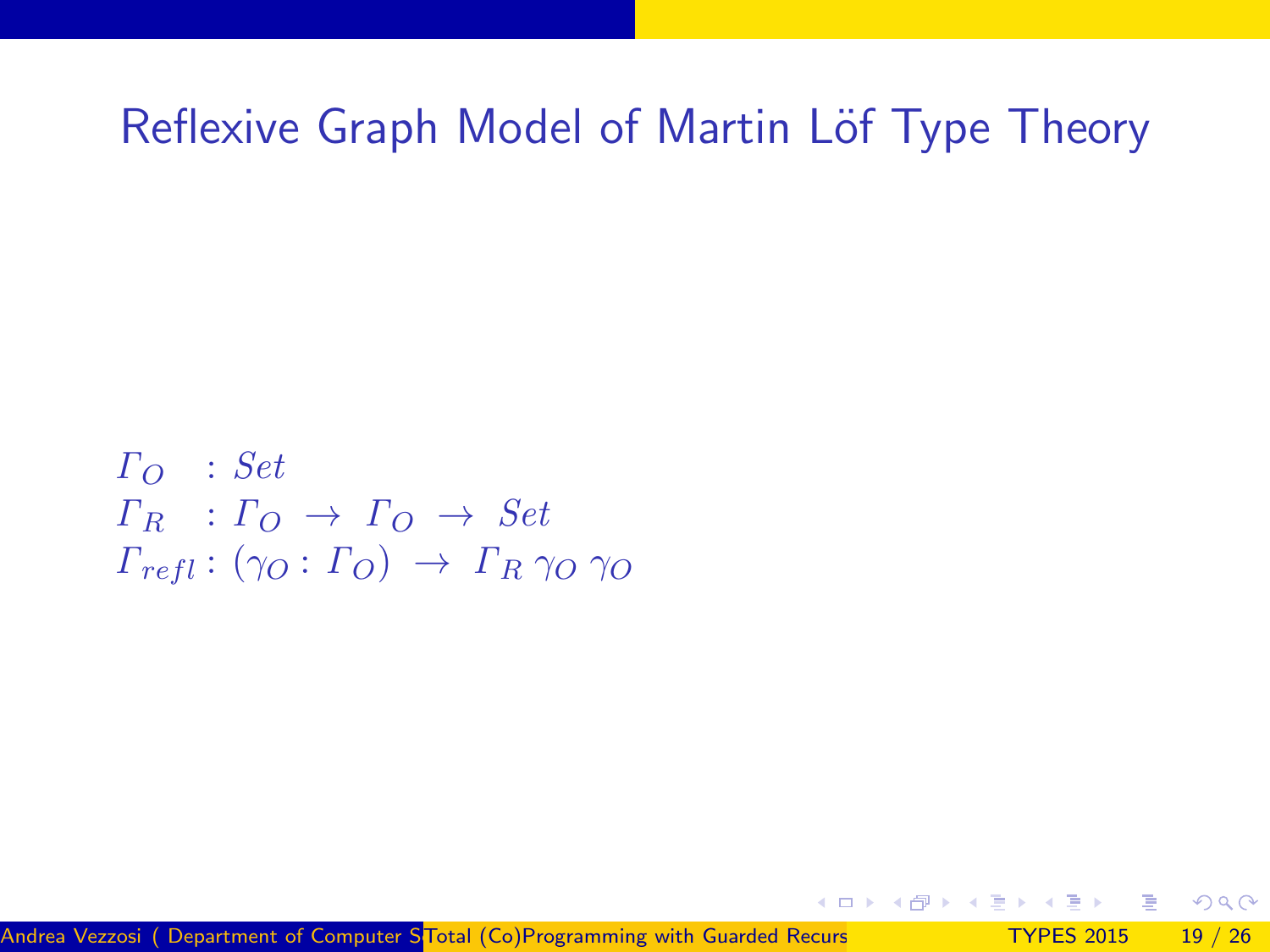

$$
Time_O = \mathbb{N}
$$
  

$$
Time_R i j = \top
$$

Any two time values are related.

造

舌

 $2990$ 

メロトス部 トメミトメ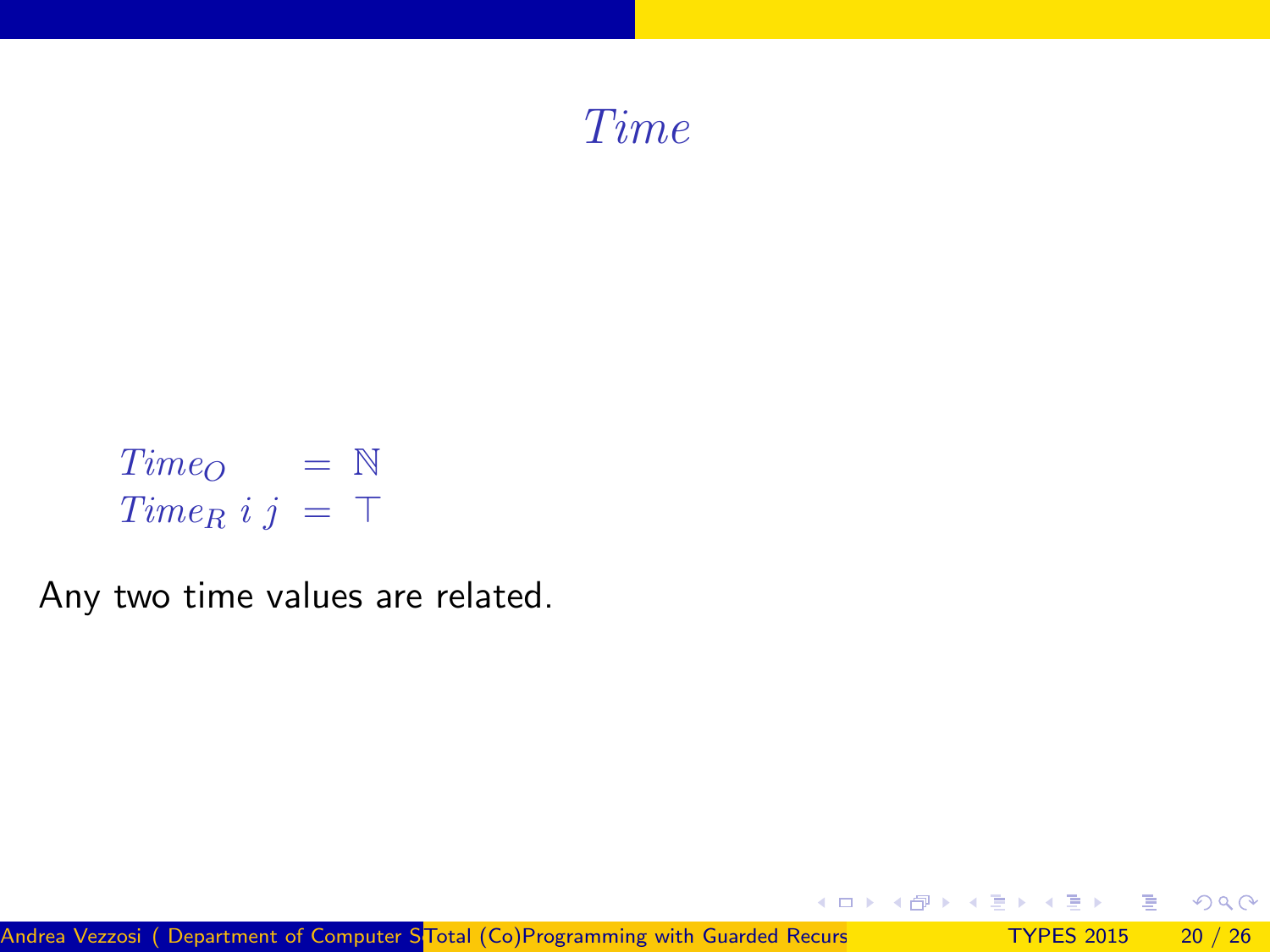## Types depending on Time

メロトス部 トメミトメ

 $\equiv$ - 30

 $\eta$ are

 $i : Time \vdash A : Type$ 

$$
A_O: \mathbb{N} \to Set
$$
  
\n
$$
A_R: (n \ m: \mathbb{N}) \to A \ n \to A \ m \to Set
$$
  
\n
$$
A_{refl}: (n: \mathbb{N}) \to (a: A \ n) \to A_R \ n \ n \ a \ a
$$

 $A_R$  n n =? =  $A_Q$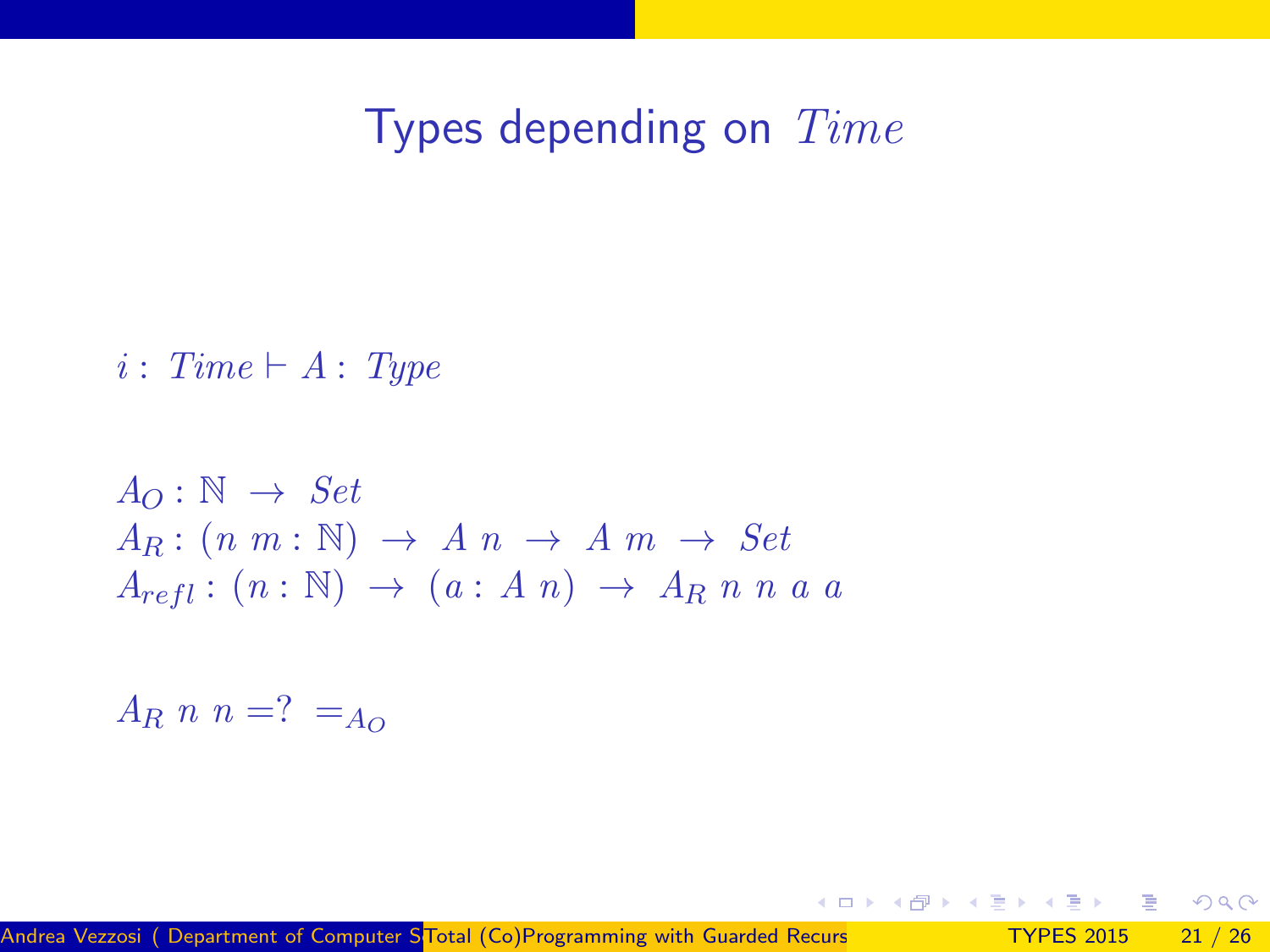#### Universe of Small Discrete Reflexive Graphs

 $U_O$  = {( $A_O, A_R$ ) |  $A_O$  small set,  $A_R \cong eqAo$ }  $U_R A B = \{ Rel \mid Rel \; small \; proof \; irrelevant \; relation$ between  $A_{\Omega}$  and  $B_{\Omega}$ }  $U_{refl}$   $(A_O, A_R) = A_R$ 

> $\Gamma \vdash A : U$  $\Gamma \vdash El A : \textit{Type}$

 $(El A)_{R}$   $(\Gamma_{refl} \gamma) \cong \equiv_{ElA_{Q}}$ 

Andrea Vezzosi ( Department of Computer STotal (Co)Programming with Guarded Recurs TYPES 2015 22 / 26

 $\Omega$ 

 $\rightarrow$   $\rightarrow$   $\rightarrow$   $\rightarrow$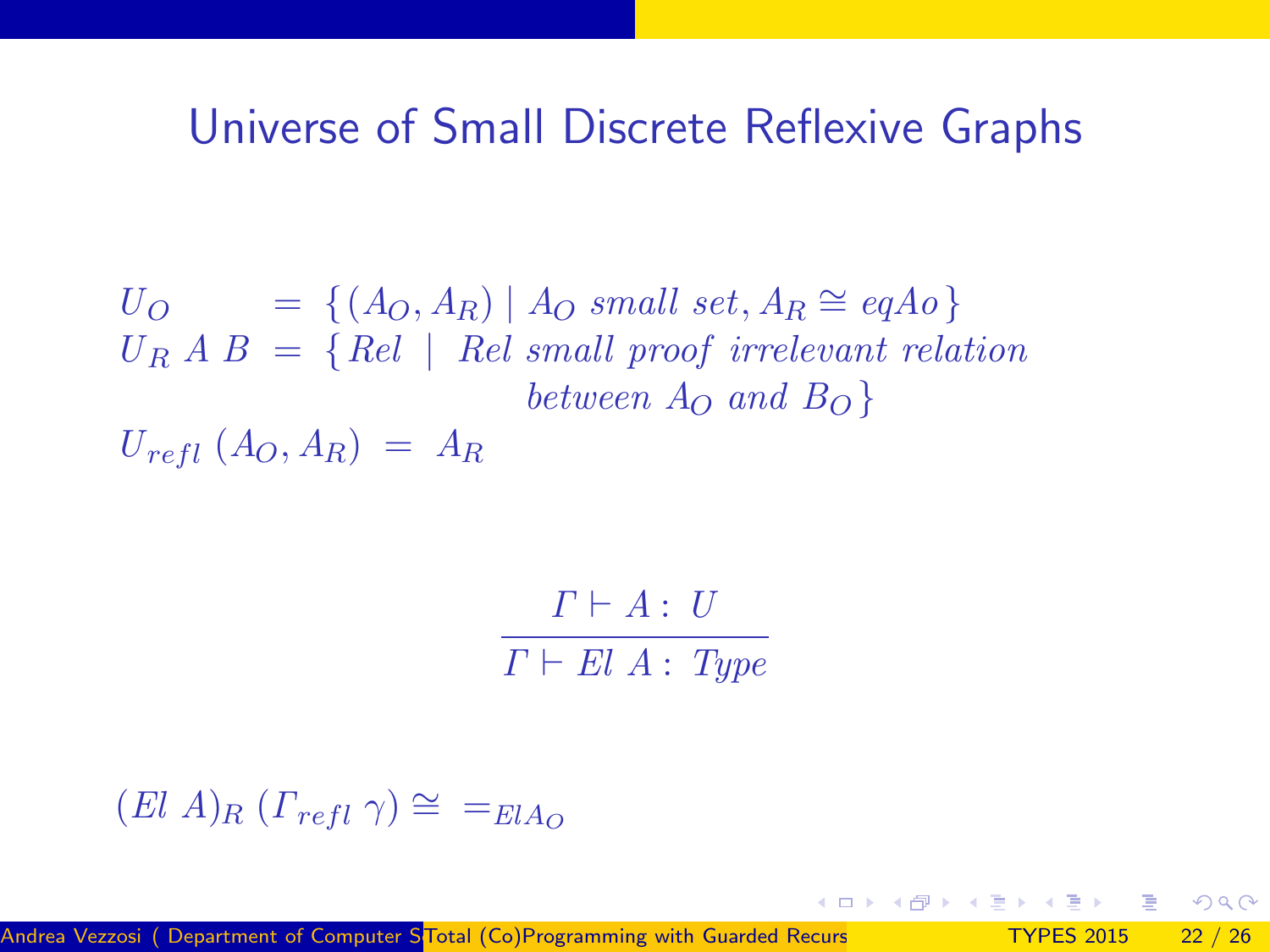#### Time dependency for discrete reflexive graphs

Given A such that  $i \notin fv A$ 

 $i : Time \vdash t : El A$ 

 $t_O : \mathbb{N} \to (El A)_O$  $t_R: (n \; m: \mathbb{N}) \to t_O \; n =_{ElA_O} t_O \; m$ 

 $\left[\nabla i \cdot \nabla i \in i \right]$  El  $(A \, i)$   $\left[\nabla \nabla i \cdot \nabla i \in A \, i \right]$ 

 $QQQ$ 

 $\rightarrow$   $\rightarrow$   $\rightarrow$   $\rightarrow$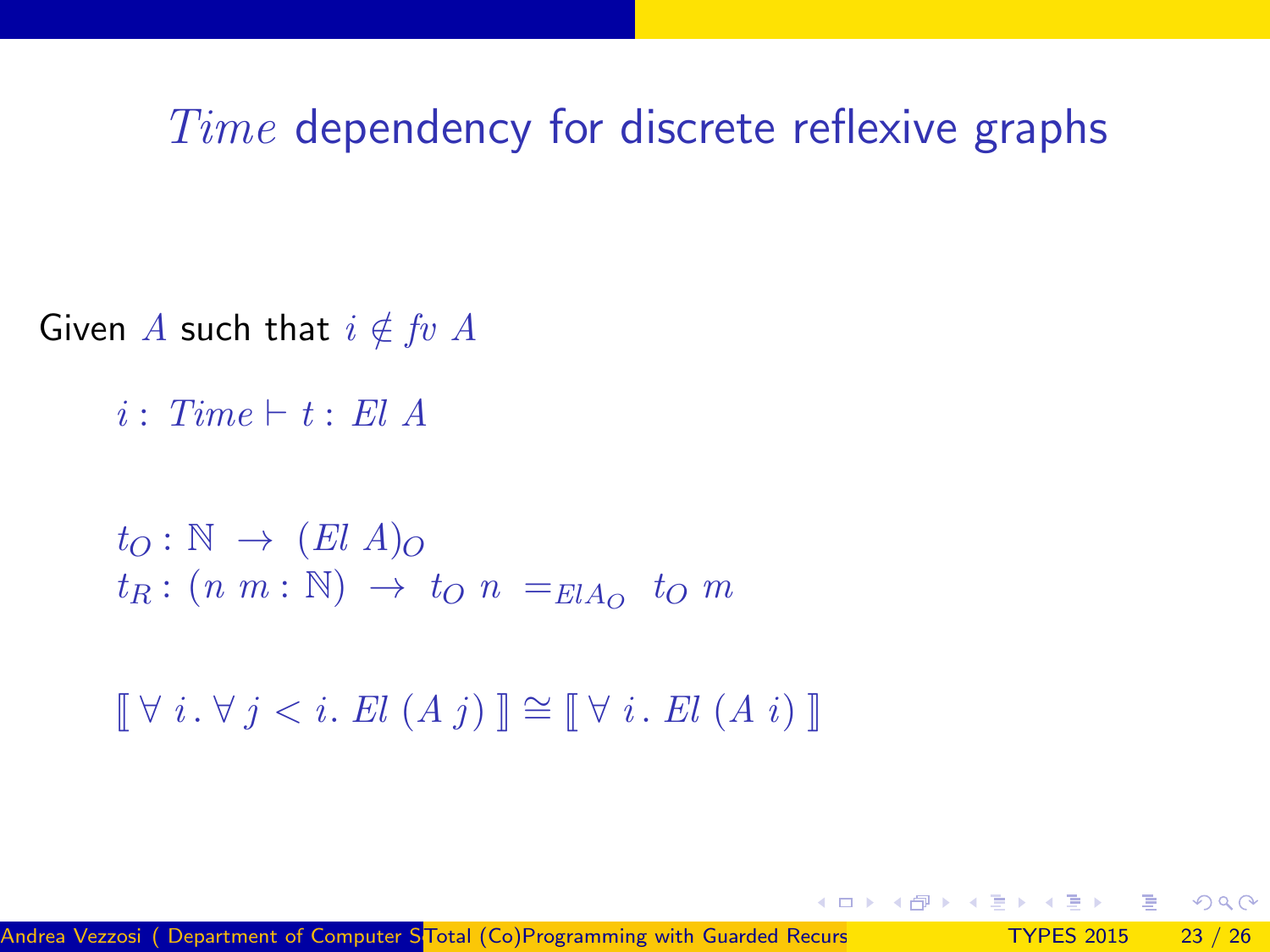## **Discretization**

Given any small reflxive graph  $A$ we can form its free discrete reflexive graph  $\int A:\;U$ 

 $(El \; (\int \; A))_O \; = \; A_O \; / \;$  symmetric transitive closure of  $A_R$  $(El \, (\int A))_R \cong =_{(\int A)_Q}$ 

 $\Omega$ 

∢ 何 ≯ .∢ 重 ≯ .∢ 重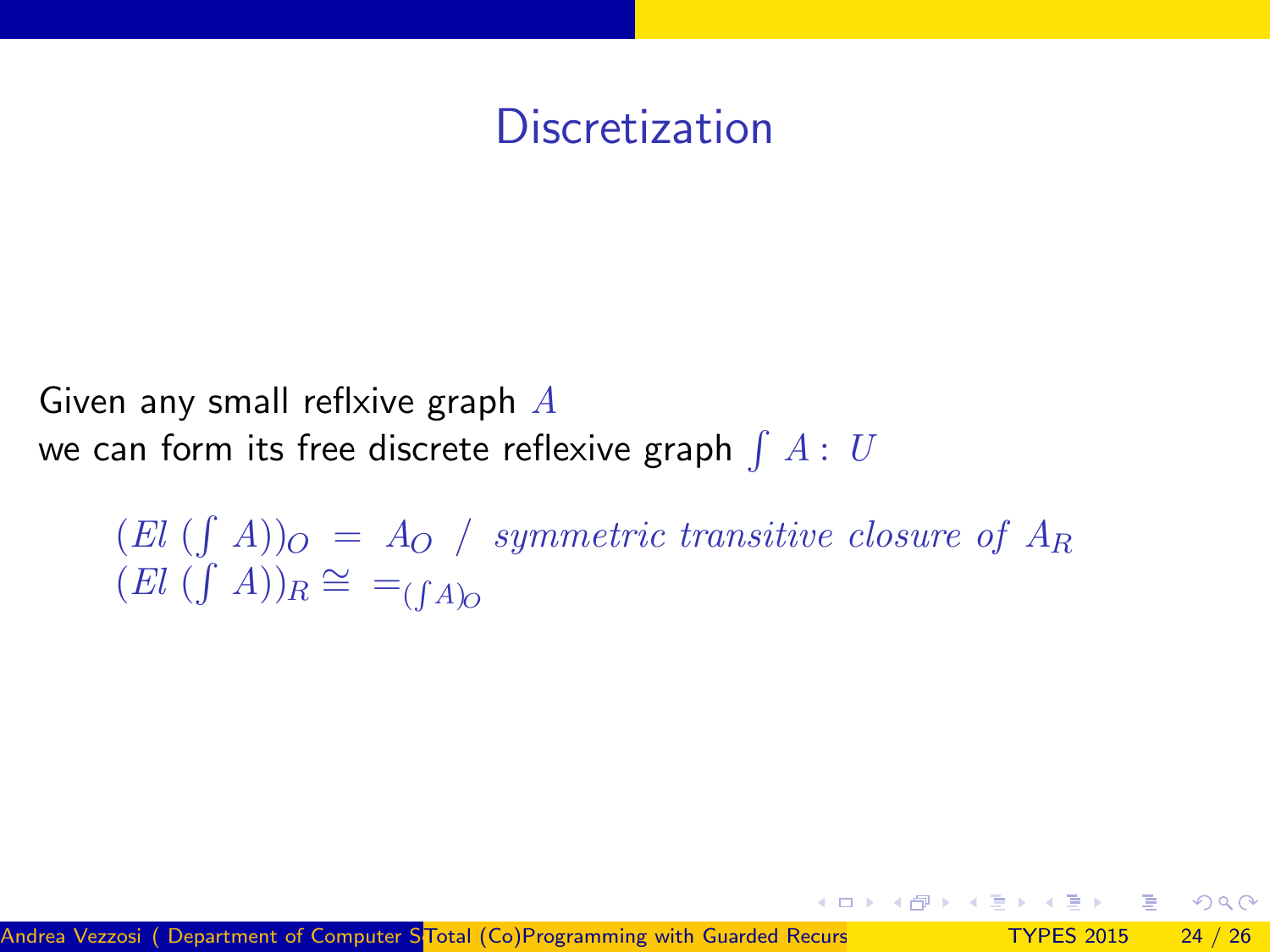### Discretization, Universal property

$$
(El (f A) \rightarrow El B) \cong (A \rightarrow El B)
$$
  

$$
\frac{P: El (\int A) \rightarrow U \quad f: (a: A) \rightarrow P (\int a)}{elim f: (x: El (\int A)) \rightarrow El (P x)}
$$

 $\exists i. A \, i = \int (\Sigma (i: Time). A i)$ 

メー 国

 $\Omega$ 

a mills.

→ イ母 ▶ イヨ ▶ イヨ